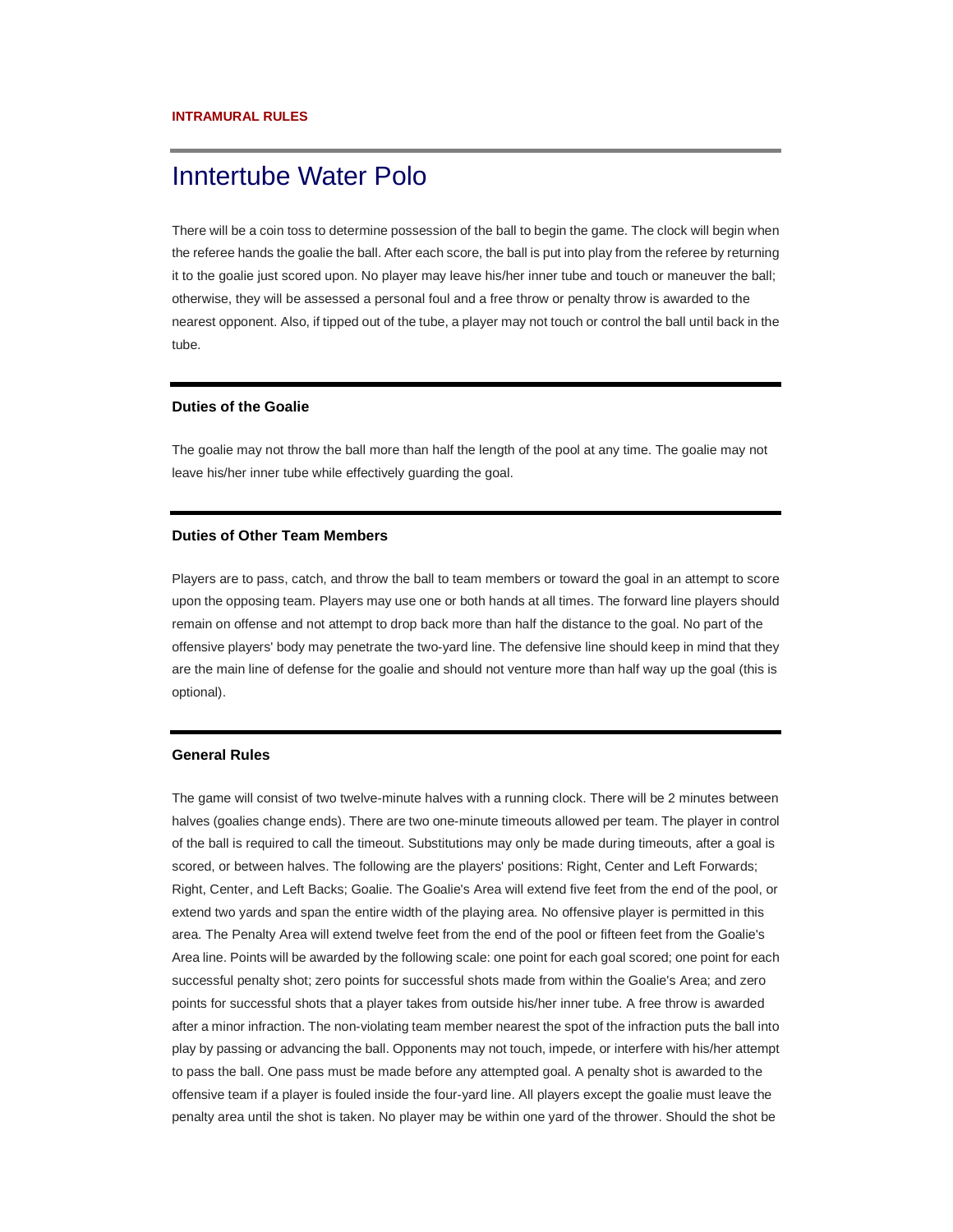missed, the ball is free and continues is play. A free throw is awarded to the opposing team from the same point where the ball went out of bounds. The player nearest this exit point takes the throw.

## **Penalty**

- Losing the possession of the ball to the other team by a free throw.
- Holding onto the pool wall while in possession of the ball.
- Holding the ball under water.
- Goalie throwing the ball more than half the distance of the pool.
- Offensive player entering the goalie's area.

# **Penalty**

- Losing possession of the ball to the other team by a free throw.
- Holding, pushing, dunking, or dumping an opponent not possessing the ball.
- Goalie holding on to the side of the pool while catching or passing the ball.
- Persistently repeating an infraction, even after the referee has given warnings.
- Tipping an opponent out of his/her tube immediately after a score, in an attempt to discount score.
- Grabbing or touching another player around the head or neck.
- A free throw is awarded to the nearest opponent on all personal fouls.
- A penalty shot is awarded to the nearest player if the foul occurs within the penalty area.

## **Penalty**

- The offending player will not be allowed to finish the game.
- He/She may not be substituted.
- Attacking, striking, or kicking an opponent in such a manner, as in the opinion of the referee, to endanger another person.
- Flagrantly refusing obedience to a referee's request.
- Exhibiting un-sportsman like conduct.

## **Additional Rules**